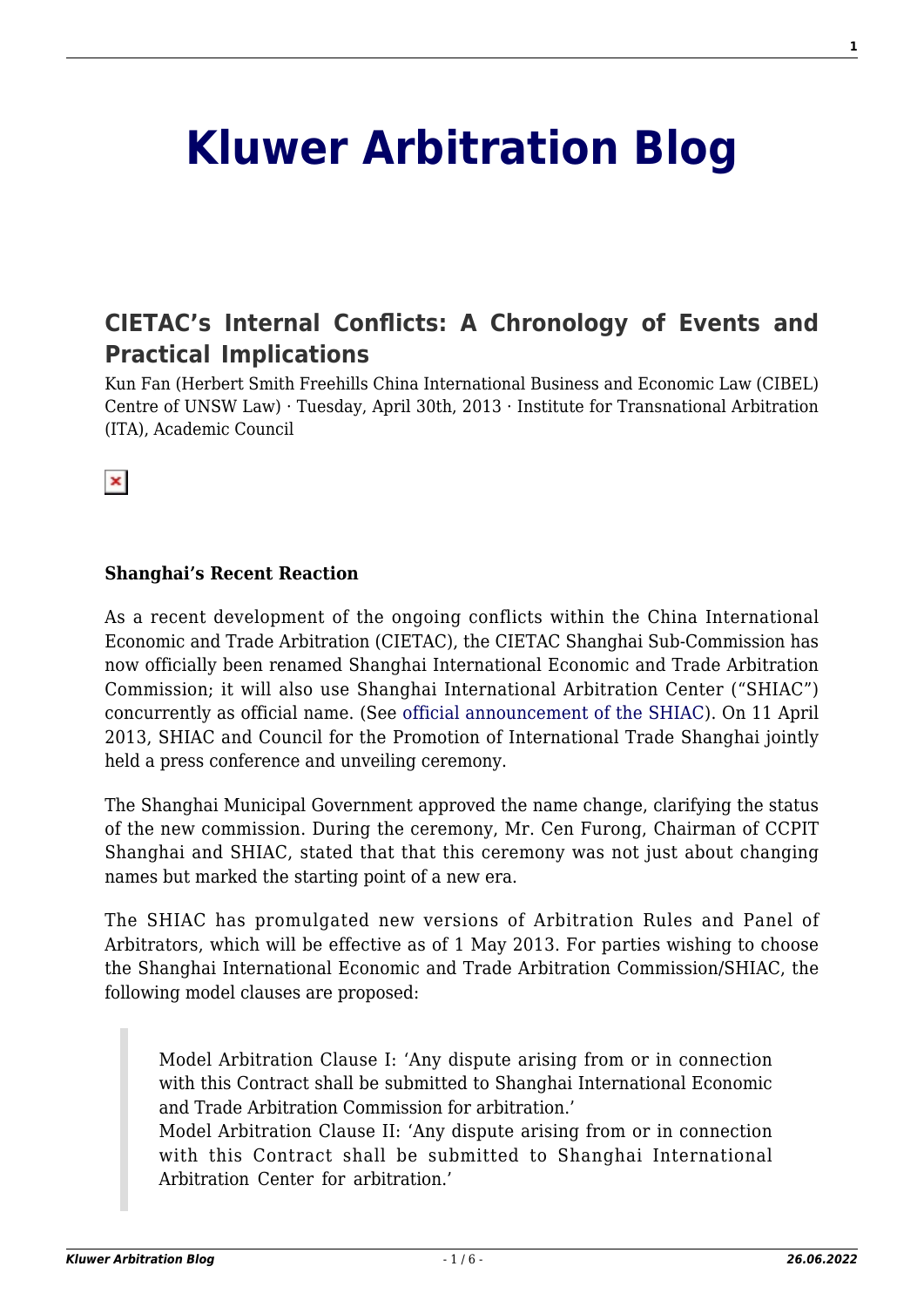SHIAC started using new logo and [website](/KLI_Local/wp-content/plugins/wp-mpdf/themes/www.shiac.org), while the address and contact were kept unchanged. The SHIAC also announces that it accepts cases upon agreement between parties to arbitrate by Shanghai International Economic and Trade Arbitration Commission, SHIAC, and continue to accept cases upon agreements between parties to arbitrate by China International Economic and Trade Arbitration Commission Shanghai Commission/ Shanghai Sub-Commission/Shanghai Branch.

### **A Chronology of Events**

The conflict was triggered by the introduction of the CIETAC Arbitration Rules 2012 (the CIETAC Rules 2012), which was promulgated in January 2012, approved by China Council for the Promotion of International Trade/CCPIT (China Chamber of International Commerce/CCOIC) in February 2012, and came into force on 1 May 2012. On 24 April 2012, the CIETAC made an announcement that 'the CIETAC and its sub-commissions form an integrated arbitration commission that uses a uniform set of Arbitration Rules and Panel of Arbitrators', and that 'as from **1 May 2012**, the CIETAC Arbitration Rules (2012) shall uniformly apply to the CIETAC and its subcommissions.

One of the changes in the CIETAC Rules 2012 is to provide default provision for administration by CIETAC Beijing. In the past, many arbitration clauses did not explicitly state the name of the sub-commission, but simply stated that the CIETAC Rules shall apply. The common practice was that the party commencing proceedings was entitled to choose one of the sub-commissions, and the other party had the right to object, which may cause delays. Article 2(6) of the CIETAC Rules 2012 provides that 'where the sub-commission/center agreed upon by the parties does not exist, or where the agreement is ambiguous, the Secretariat of CIETAC shall accept the arbitration application and administer the case. In the event of any dispute, a decision shall be made by CIETAC.' As a result, if the arbitration clause did not explicitly state the name of the sub-commission, even if they have chosen the hearing should take place in Shanghai, for example, the arbitration proceedings will be administered by the CIETAC headquarters in Beijing.

Unsatisfied with the new rules, two of CIETAC's sub-commissions, namely CIETAC's Shanghai Sub-Commission (CIETAC Shanghai Sub-commission) and CIETAC's South China Sub-Commission based in Shenzhen (CIETAC South China Sub-commission) declared themselves as independent arbitral institutions. CIETAC South China Subcommission stated that it would retain the CIETAC Rules 2005, while CIETAC Shanghai Sub-commission published its own Arbitration Rules, based on the CIETAC rules 2005.

On **1 May 2012**, the CIETAC issued an [Open Letter to all arbitrators,](http://www.cietac.org/index/news/477b7d398e23437f001.cms) making the following statements:

- the conduct of setting up its own commission by the sub-commission is null and void;
- the arbitration rules formulated by the sub-commission are null and void;
- the conduct of recruiting arbitrators by the sub-commission is null and void;
- as from 1 May 2012, where parties submit their dispute to a sub-commission of CIETAC for arbitration in accordance with an arbitration clause that provides for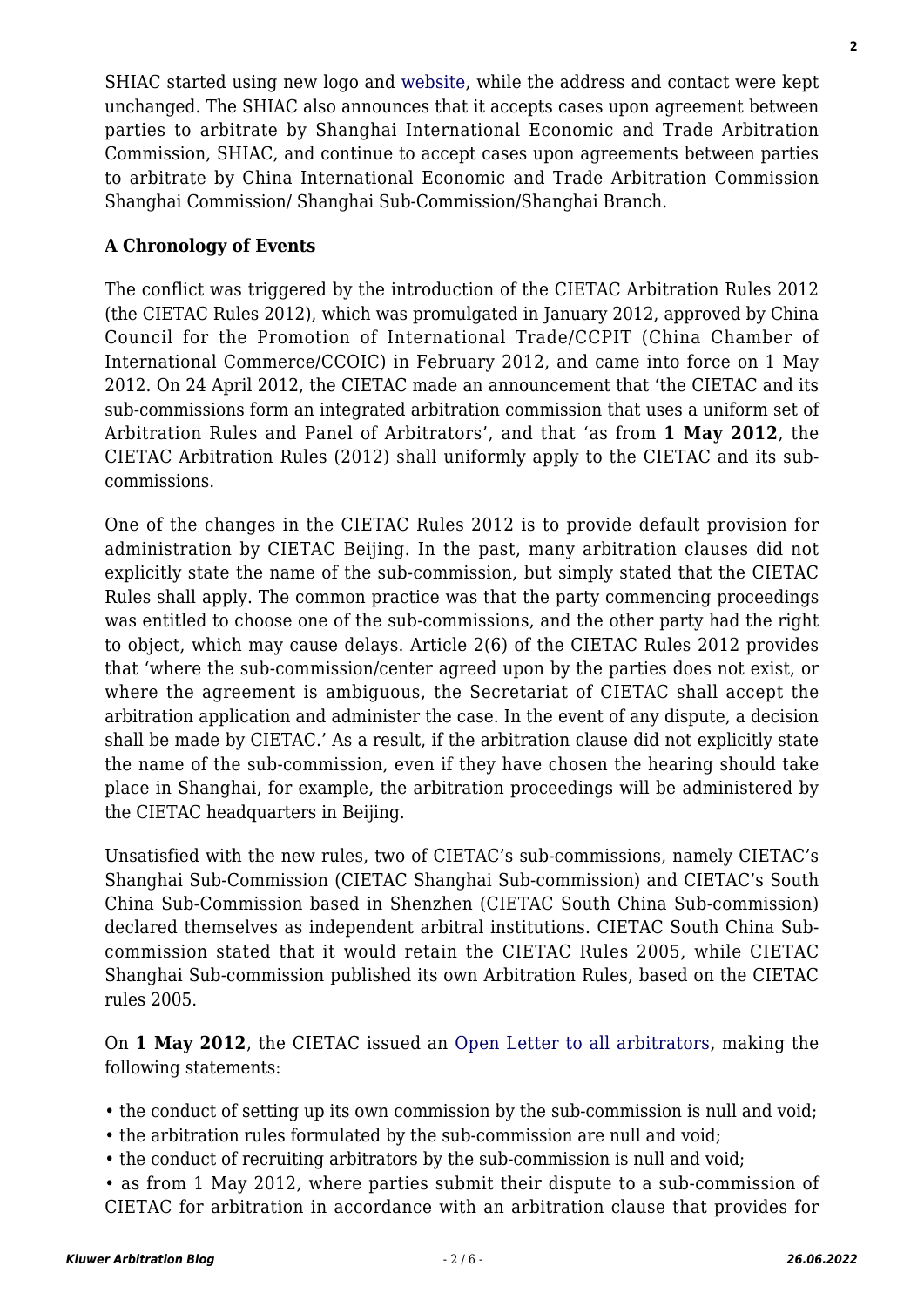arbitration by that sub-commission, the said sub-commission must apply CIETAC Arbitration Rules (2012) to the case; and

• pursuant to the relevant provisions of CIETAC Rules 2012, in cases administered by CIETAC and its sub-commissions, the decisions on jurisdiction and on a party's standing to participate in the arbitration shall be made by CIETAC or the arbitral tribunals with its authorization; the arbitrators shall be appointed by the Chairman of CIETAC (unless appointed by the parties); the challenge of arbitrators shall be decided by the Chairman of CIETAC; and any document concluding a case, such as an arbitral award, a decision on dismissing a case and a conciliation statement, shall be affixed with the seal of CIETAC.

On **1 August 2012**, CIETAC released the [Announcement on the Administration of](http://www.cietac.org/index.cms) [Cases Agreed to be Arbitrated by CIETAC Shanghai Commission and CIETAC South](http://www.cietac.org/index.cms) [China Commission](http://www.cietac.org/index.cms), suspending CIETAC's authorization to the CIETAC Shanghai Commission and CIETAC South China Commission for accepting and administering arbitration cases. CIETAC's Annoucement also states that 'as from 1 August 2012, where parties have agreed to arbitrate their disputes by the CIETAC Shanghai Commission or the CIETAC South China Commission, the parties shall submit their applications for arbitration to CIETAC and the CIETAC Secretariat shall accept such arbitration applications and administer such cases. Without CIETAC's authorization, no institutions shall have the right to accept and administer the afore-mentioned arbitration cases'.

In response, CIETAC Shanghai Sub-Commission and CIETAC South China Sub-Commission made a [Joint Statement](http://www.sccietac.org/main/en/he/T115228.shtml) on **4 August 2012**, stating that CIETAC Shanghai Sub-Commission and CIETAC South China Sub-Commission are independent arbitration institutions, established following the approvals of Shanghai and Shenzhen Municipal Governments and that their jurisdiction 'come from the agreement of the parties, rather than the "authorization" from any other institutions'. On **28 August 2012**, another [Joint Announcement](http://www.sccietac.org/main/en/he/T115237.shtml) was issued by the two sub-commissions, restating their position. Contrary to the Announcement of the CIETAC, the Joint Announcement declares that where an arbitration agreement refers to the disputes to CIETAC Shanghai or CIETAC South China, disputes shall be submitted to CIETAC Shanghai Sub-Commission or CIETAC South China Sub-Commission respectively.

On **22 October 2012**, the South China Sub-commission changed its name to the South China International Economic and Trade Arbitration Commission (SCIA), which is also known as the Shenzhen Court of International Arbitration (SCIA). SCIA starts to adopt its own [Arbitration Rules](http://www.sccietac.org/main/en/arbitration/arbitrationrules/Rules%28English%29/index.shtml#Menu=ChildMenu3) and [Panel of Arbitrators](/KLI_Local/wp-content/plugins/wp-mpdf/themes/www.sccietac.org/upload/20130123/2013123_1358910885660.pdf) as from 1 December 2012. The following model clauses are proposed on SCIA's website, proposing the parties to choose specifically SCIA, SCIA, or SCIA under UNCITRAL Arbitration Rules.

**Model Arbitration Clause 1**: Any dispute arising from or in connection with this contract shall be submitted to South China International Economic and Trade Arbitration Commission (SCIA) for arbitration.

**Model Arbitration Clause 2**: Any dispute arising from or in connection with this contract shall be submitted to Shenzhen Court of International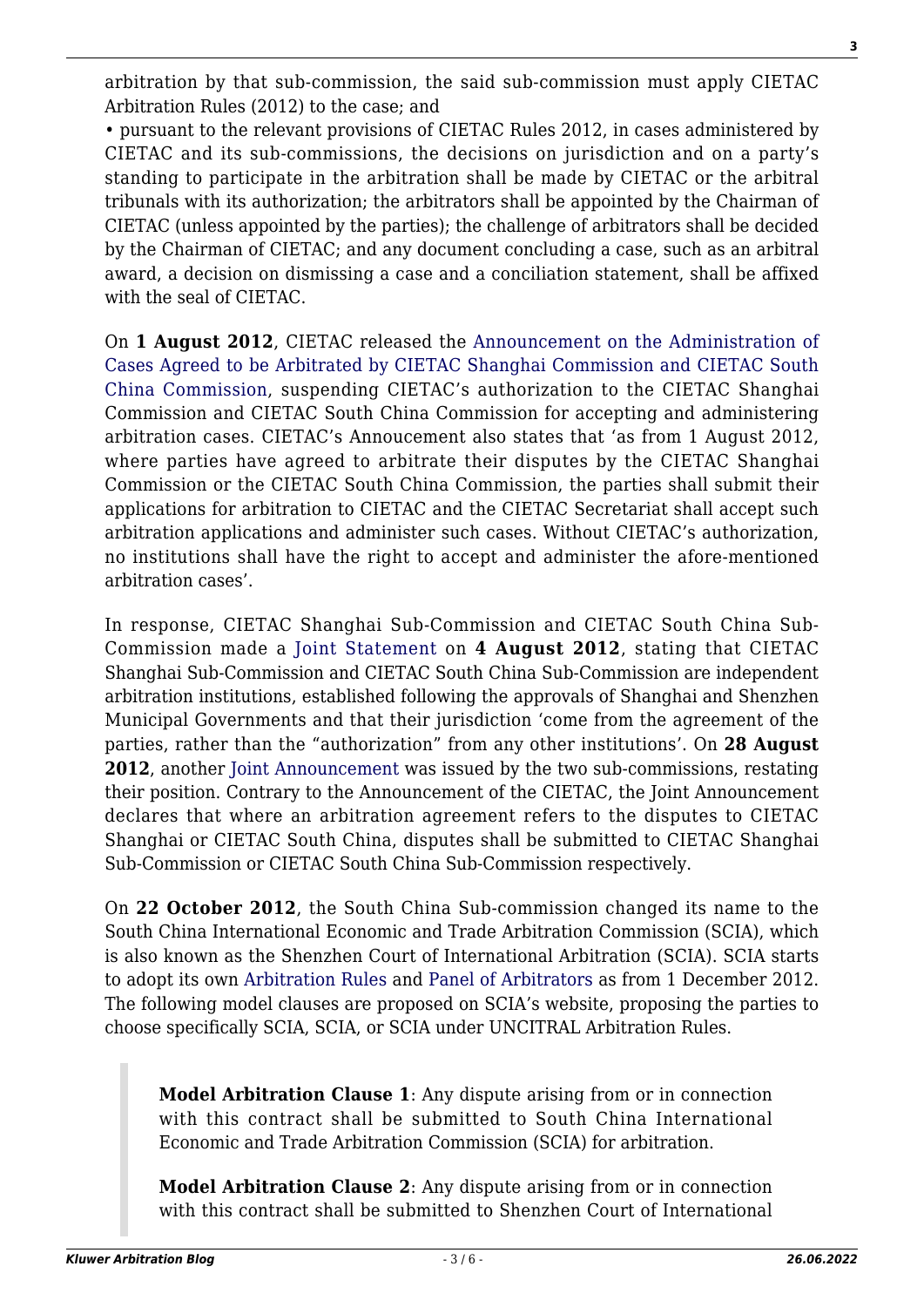Arbitration (SCIA) for arbitration.

**Model Arbitration Clause 3**: Any dispute arising from or in connection with this contract shall be submitted to South China International Economic and Trade Arbitration Commission (SCIA) for arbitration which shall be conducted in accordance with the UNCITRAL Arbitration Rules in effect at the time of applying for arbitration. The arbitral award is final and binding upon the parties.

On **31 December 2012**, CIETAC issued an [Announcement On Issues Concerning](http://www.cietac.org/index.cms) [CIETAC Shanghai Sub-Commission and CIETAC South China Sub-Commission](http://www.cietac.org/index.cms), announcing the following decisions:

• The conduct of changing its name and its institutional status of a sub-commission of CIETAC by the CIETAC South China Sub-Commission without lawful procedure is null and void by law. The arbitration rules and panel of arbitrators made by the CIETAC South China Sub-Commission in the name of South China International Economic and Trade Arbitration Commission without authorization are null and void by law.

• The CIETAC Shanghai Sub-Commission and the CIETAC South China Sub-Commission are hereby forbidden to continue in any way and any form the use of the name, brand and relevant logo of "CIETAC", either in Chinese or English, and to conduct any further arbitration activities in the names of CIETAC Shanghai subcommission and CIETAC South China Sub-Commission.

• Authorization to the CIETAC Shanghai Sub-Commission and the CIETAC South China Sub-Commission for accepting and administering arbitration cases is hereby terminated.

• Where parties have agreed to arbitrate their disputes by the CIETAC Shanghai Sub-Commission or the CIETAC South China Sub-Commission, the parties shall submit their requests for arbitration to CIETAC and the CIETAC Secretariat shall accept such requests and administer such cases. Without CIETAC's authorization, no institutions shall have the right to accept or administer the afore-mentioned arbitration cases.

• When the CIETAC Secretariat accepts and administers the above-mentioned cases, unless otherwise agreed by the parties, for cases agreed to be arbitrated by the CIETAC Shanghai Sub-Commission, the place of arbitration and the place of oral hearing shall be Shanghai; for cases agreed to be arbitrated by the CIETAC South China Sub-Commission, the place of arbitration and the place of oral hearing shall be Shenzhen.

• Cases accepted and administered by the CIETAC Shanghai Sub-Commission and the CIETAC South China Sub-Commission before 1 August 2012 may be concluded in accordance with the CIETAC Arbitration Rules and under the uniform leadership of CIETAC in respect of case administration as provided in the Rules.

• Separate arrangement will be made with regard to the business operation of CIETAC's branch offices in Shenzhen and Shanghai.

#### **Practical Implications for Parties**

In light of the uncertainty caused by CIETAC's internal disputes, parties wishing to choose CIETAC arbitration need to act with extreme caution.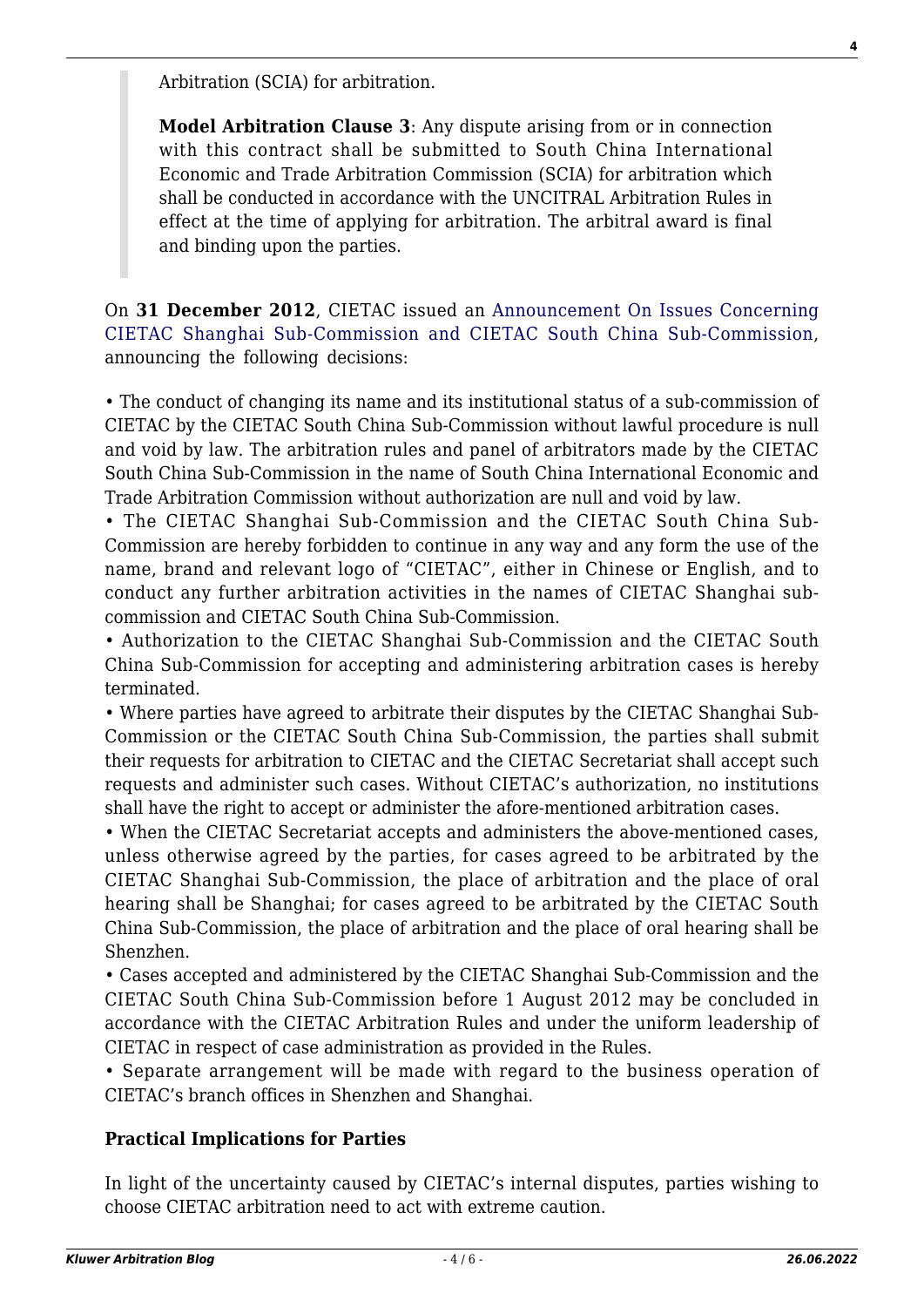In case of negotiating new arbitration clauses, if parties wish to submit the disputes to arbitration administered by CIETAC, it will be prudent for them to stipulate explicitly CIETAC Beijing as the arbitration institution. With the arbitration administered by CIETAC Beijing, parties may still choose Shanghai or Shenzhen as the place of arbitration and venue of oral hearing. If parties wish to submit the disputes to another arbitration institution, they need to specify the name of the arbitration institution without ambiguity.

In case of existing arbitration clauses, which provide for arbitration administered by CIETAC Shanghai Sub-Commission or CIETAC South China Sub-commission, parties would be prudent to revise the clause to refer the dispute to CIETAC Beijing, or to refer to another arbitration institution without ambiguity.

Note that in Shanghai, apart from the SHIAC (which is now separated from the CIETAC), there is another independent arbitration institution named Shanghai Arbitration Commission. In Shenzhen, apart from the SCIA (which is now separated from the CIETAC), there is also an independent body named Shenzhen Arbitration Commission. Caveat! Where an arbitration agreement provides for arbitration to be submitted with an arbitration institution at a fixed locality, and there are two or more arbitration institutions at that locality, the parties may agree on the selection of one of the arbitration institutions; where the parties concerned are unable to agree on the choice of the arbitration institution, the arbitration agreement shall be invalid. (Article 6 of [the Interpretation of SPC on Certain Issues Relating to the Application of the](http://www.cietac.org/index/references/Laws/47607b541d78ce7f001.cms) [Arbitration Law of the People's Republic of China 2006](http://www.cietac.org/index/references/Laws/47607b541d78ce7f001.cms)).

[Learn how](https://www.wolterskluwer.com/en/solutions/kluwerarbitration/practiceplus?utm_source=arbitrationblog&utm_medium=articleCTA&utm_campaign=article-banner) **[Kluwer Arbitration Practice Plus](https://www.wolterskluwer.com/en/solutions/kluwerarbitration/practiceplus?utm_source=arbitrationblog&utm_medium=articleCTA&utm_campaign=article-banner)** [can support you.](https://www.wolterskluwer.com/en/solutions/kluwerarbitration/practiceplus?utm_source=arbitrationblog&utm_medium=articleCTA&utm_campaign=article-banner)

*To make sure you do not miss out on regular updates from the Kluwer Arbitration Blog, please subscribe [here](http://arbitrationblog.kluwerarbitration.com/newsletter/). To submit a proposal for a blog post, please consult our [Editorial Guidelines.](http://arbitrationblog.kluwerarbitration.com/editorial-guidelines/)*

**Profile Navigator and Relationship Indicator**

Offers 6,200+ data-driven arbitrator, expert witness and counsel profiles and the ability to explore relationships of 13,500+ arbitration practitioners and experts for potential conflicts of interest.